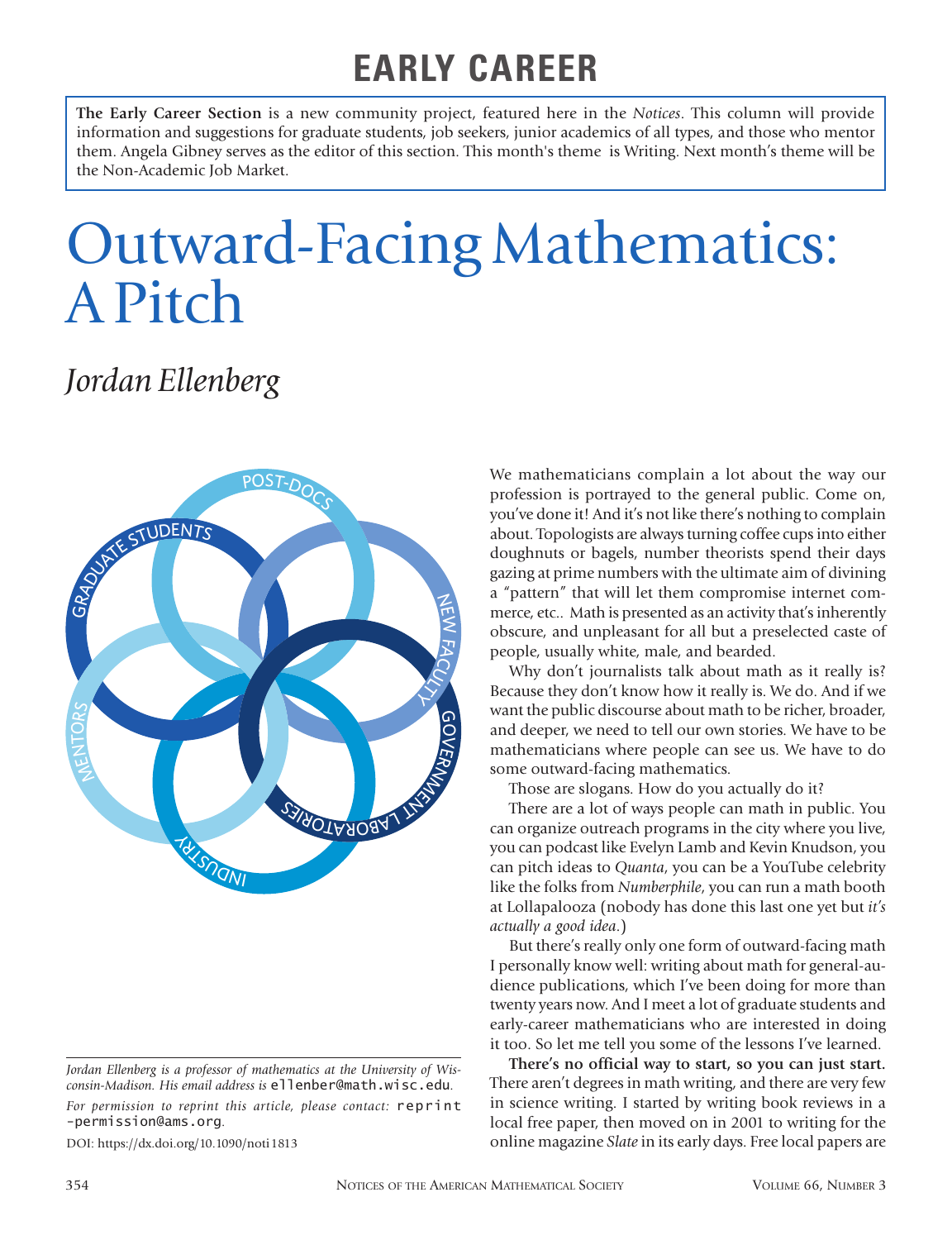gone and the notion of being "published" is a lot fuzzier than it used to be. So how do you write something and get people to see it? Social media drives attention, but no one has yet figured out a great way to tweet or Snap about math. That's why blogging is still alive for mathematicians, even as blogs have withered somewhat on the whole. I think best practice for getting started is to blog on a platform like Medium or WordPress, then use social media to bring readers to your writing. When you want to pitch a piece to a more formal publication, they'll want to see what your writing looks like: with the blog, you'll have something to show them. Don't let that stress you out, though! A wise veteran blogger once told me: the secret to blogging is to have pretty low standards. If you don't write until you feel extremely inspired, and don't hit publish until you're certain every word is perfect, you won't write many posts. Write enough posts and you're sure to have three really great ones for calling cards.

**Editors are hungry for math content.** Editors like an angle. If there's a math angle to a story in the news, pitch it! As someone with a degree in math, you have something to offer that most writers don't. Editors *love* having something other publications don't. Especially salable are pitches of the form "Everybody is saying X but because of math it's actually not-X."

**Readers are more interested in pure math than you think.** Not every math story has to be a mathematically inflected hot take on the headline of the week. I wrote a piece for *Slate* about Yitang Zhang's proof of bounded gaps between primes. I thought they were just being nice to a long-time writer by giving me some space to write about number theory. That piece turned out to be the most-read and most-shared thing I ever wrote for them. Those of us who teach spend a lot of hours talking about math in front of students who have been forced to be there. That makes it easy to forget that people out in the world generally admire math and are excited to learn about it, if we give them a way in! (I'd argue this is largely true of our students as well, but that's another article.)

**But they're not as interested in pure math as we are.** So when you write a 1000-word magazine piece about a development in pure mathematics, you're not going to give the same kind of full picture you would in a colloquium talk. You shouldn't even try. The result is the same as when you give an hour-long seminar talk in a 20-minute slot; you do everything too fast and the talk ends up conveying nothing at all. Your approach should be to transmit *one thing* about the research advance. In the case of Zhang's proof, all I explained was why number theorists *expected* bounded gaps to be true (because it's what you'd find if primes were randomly strewn). The one thing could be an idea in the proof, it could be something in the history of the problem, it could be something in the biography of the researcher, as long as it's something you can really cover in a small space. Of course there are a lot of important developments in

math that really don't have *any* crisp, self-contained ideas to express. Those are probably not the right developments to write about in a short broad-circulation article.

**Writing is teaching is (partly) marketing.** Still feeling bad about having to oversimplify or (a phrase I mention only to object to it) "dumb down" the subject in order to talk to the public? I think of it like this. Writing is an extension of our teaching mission. Three hours a week of lecture isn't enough time to fully explain the material of a course, not even close. Our role is to convince the students that it's worth *thei*r time, spent on their own, to learn the math more fully. And the best way to do this is to let our own hot feelings for the math spill out into the way we talk and comport ourselves. Writing for the public is the same, with even more stringent time restrictions. To use crass commercial language, we are marketing. Building the brand! Your 1000 words are like a movie trailer. The trailer isn't the whole movie shown super-fast; it's a means of convincing people the movie is worth tracking down and watching in full. Most readers won't, and that's OK; they'll still have some loose sense of what the movie's about, and that's a lot better than nothing.

**Writing can be occasional.** For quite a while, including pre-tenure, I wrote 2-4 magazine articles a year. This is something you can definitely do without compromising your research. It just doesn't take that much time, and the more you do it, the faster you get. Writing about math doesn't typically require you to fly across the country and do interviews; you're mostly writing about things you already know and you can write in the time between other tasks. (Writing a book is a different story and I wouldn't recommend it to a junior mathematician still launching a research program.)

**The chair/department/hiring committee will be OK with it**. At first, I worried whether my department would mind that I was spending some of my time writing for the public, or whether the mathematical community at large would take me less seriously. Neither has happened. My experience is that public outreach is something most mathematicians simultaneously think should be done and don't want to do themselves. If you're one of those who's moved to do it, colleagues are grateful, not dismissive! And there's at least one direct professional reward: writing for the public is ace material for the "Broader Impact" section of an NSF grant proposal.

**Good math writing is good writing.** This is the most important part. Writing about math never succeeds unless it succeeds as writing. The same rules that apply to grumpy editorials, celebrity profiles, and sports analysis apply to us too. The words should be the right words and they should be in their right places. I once thought I might want to be a novelist, and I spent a year in creative writing grad school before getting my PhD in math. That's certainly more training than is necessary! But the lessons I learned there have served me every since. Math writing is interdisciplinary by